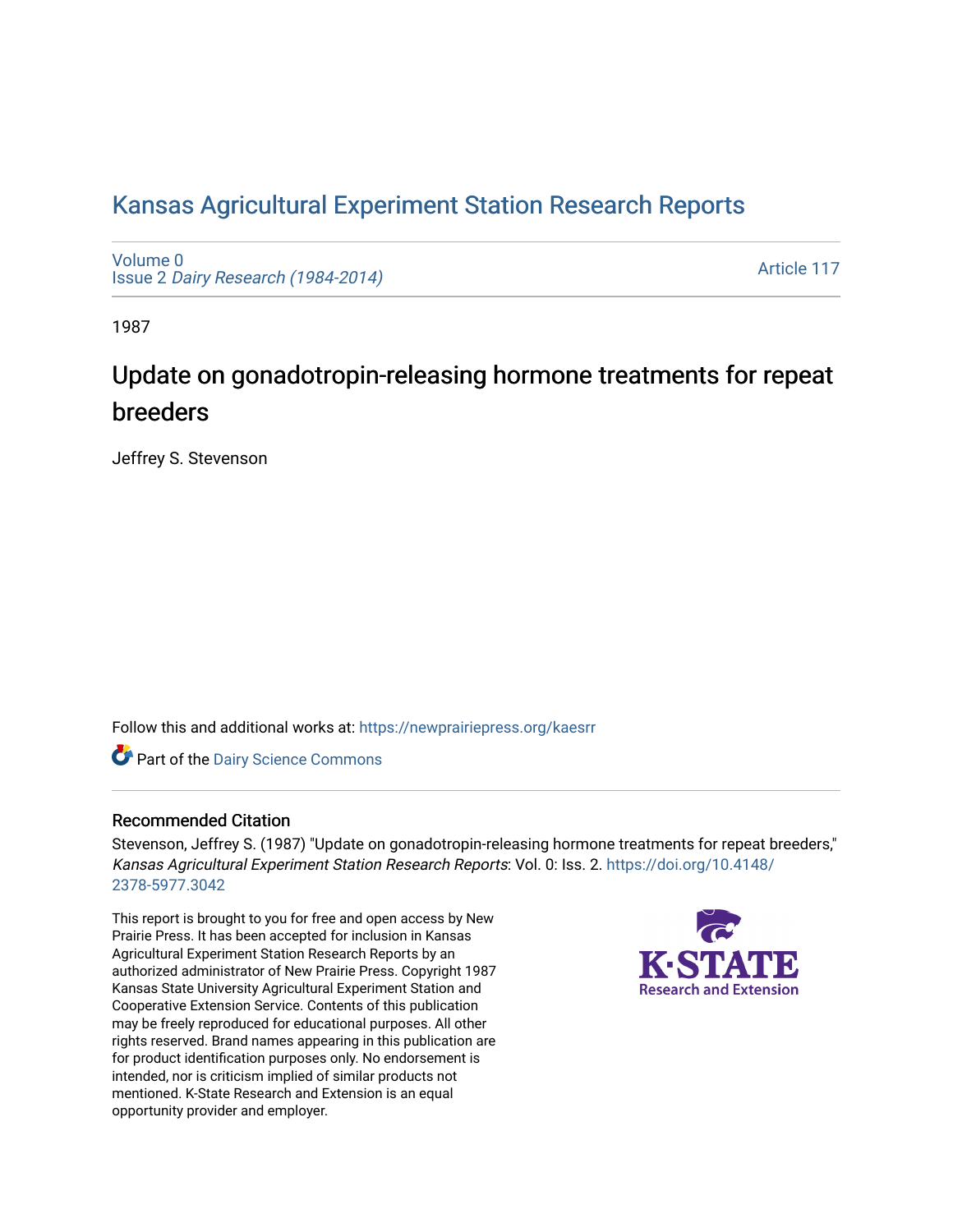## Update on gonadotropin-releasing hormone treatments for repeat breeders

#### Abstract

In three of six studies involving over 1,650 cows, treatment of lactating dairy cows with 100 µg GnRH (2) cc Cystorelin®) at the time of third or fourth insemination improved conception rates by 12 percentage points. When all six studies are considered, rates improved by 10 percentage points. These data provide strong evidence for continued use of GnRH at the time of insemination for repeat breeders.; Dairy Day, 1987, Kansas State University, Manhattan, KS, 1987;

### Keywords

Kansas Agricultural Experiment Station contribution; no. 88-114-S; Report of progress (Kansas Agricultural Experiment Station); 527; Dairy; Gonadotropin-releasing hormone (GnRH); Conception rates; Lactation

### Creative Commons License



This work is licensed under a [Creative Commons Attribution 4.0 License](https://creativecommons.org/licenses/by/4.0/).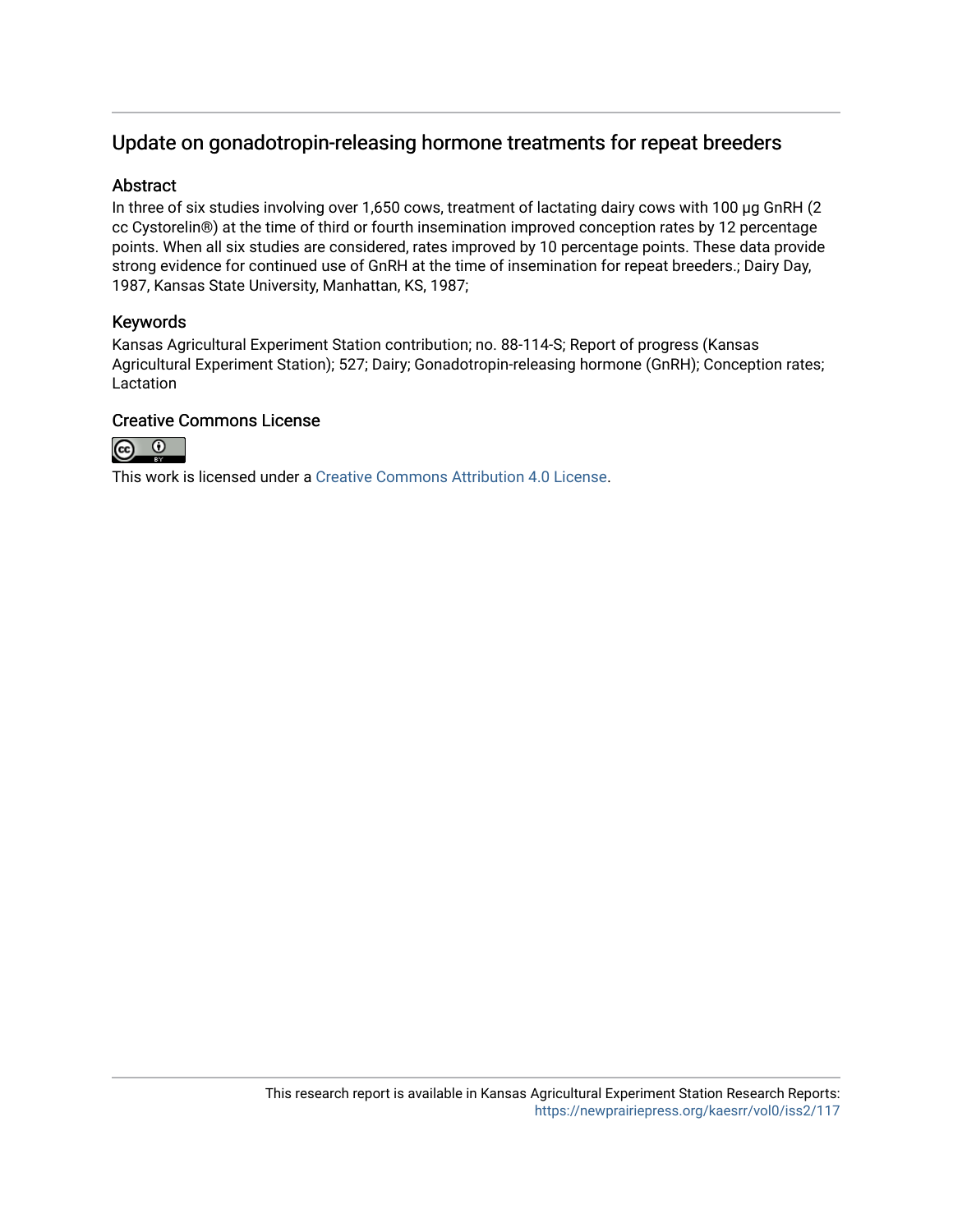Ie **S U** UPDATE ON GONADOTROPIN-RELEASING HORMONE TREATMENTS FOR REPEAT BREEDERS

J.S. Stevenson

#### Summary

In three of six studies involving over 1,650 cows, treatment of lactating dairy cows with 100  $\mu$ g GnRH (2 cc Cystorelin<sup>®</sup>) at the time of third or fourth insemination improved conception rates by 12 percentage points. When all six studies are considered, rates improved by 10 percentage points. These data provide strong evidence for continued use of GnRH at the time of insemination for repeat breeders.

#### Review of Experiments

Table 1 summarizes six published studies in which GnRH was administered at repeat services. Three of the studies did not demonstrate significantly higher conception rates after GnRH treatment, but two of these had a limited number of cows. In the last study (Stevenson et al., 1987), the health status of cows was known prior to treatment. GnRH was found to be equally effective for increasing conception rates in cows with previous reproductive problems as it was in cows with a normal health status, compared to untreated cows in each health status (see pp 24-25 in this publication).

Some methodologies were different in the six studies. In most cases, GnRH was administered immediately after insemination. However, in the study by Pennington et al. (1985), GnRH was given within 2 hr of first detected estrus and cows were inseminated at various intervals after GnRH. The timing of GnRH and AI, relative to detected estrus, was varied in our early work (Stevenson et al., 1984). In spite of these differences, positive effects of GnRH occurred at the recommended dose of GnRH or Cystorelin® (100 µg), when it was given at the time of AI following third or fourth service.

Use of GnRH also increased conception rates of dairy cows at first and second services in several studies. However, based on preliminary work in Israel (personal communication, Y. Folman), it appears that timing of GnRH administration relative to the onset of estrus and the timing of insemination may be critical to its potential success. We are continuing to study these variables in our research. We suggest that the potential advantages for using GnRH be considered relative to its cost and the possibility of no positive response with GnRH use at any service, because of presently unknown factors in some herds.

.'

70